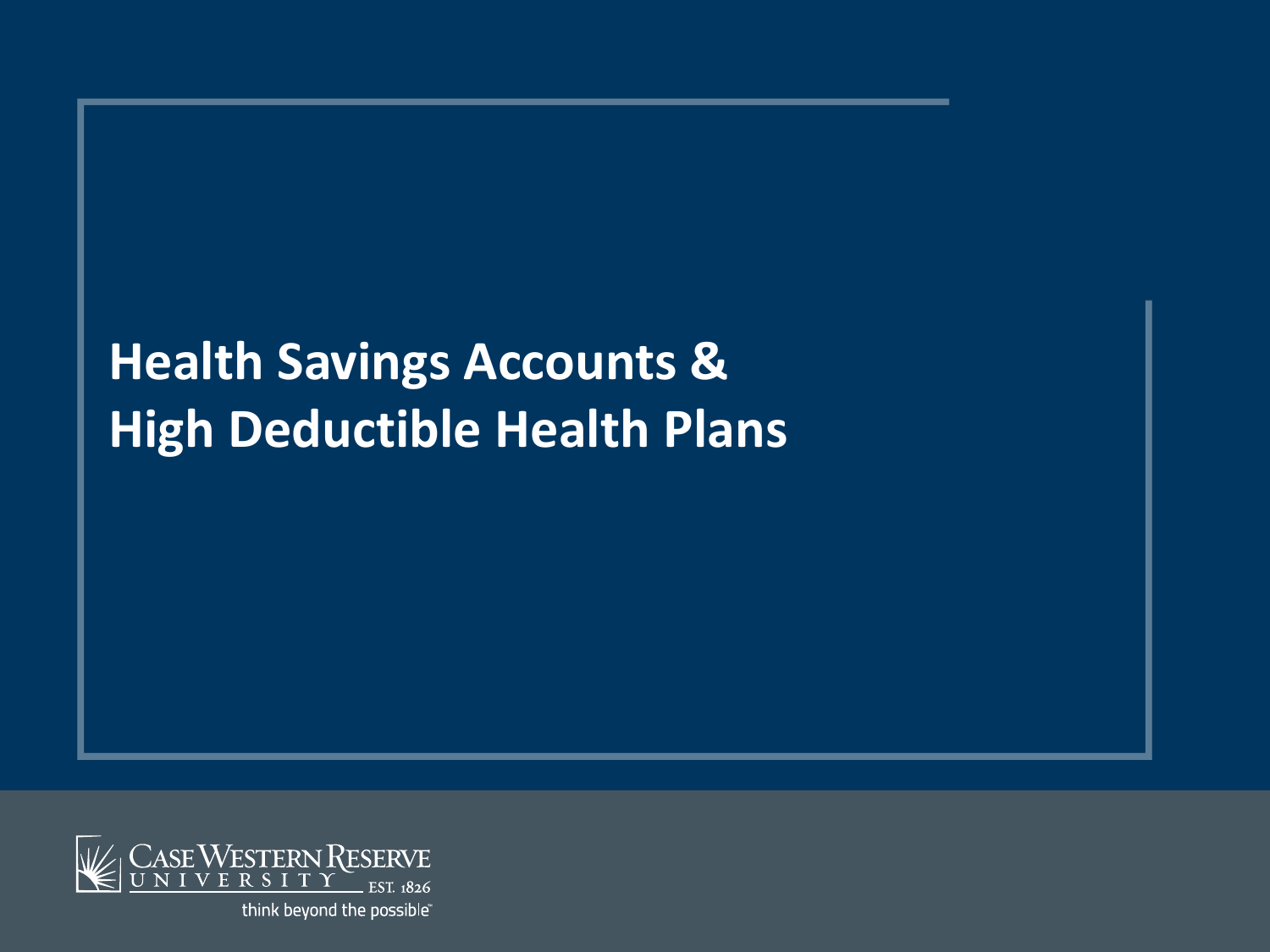# **Definitions**

## **Consumer Driven Health Plan ("CDHP")**

A health insurance plan designed to give you more control over your health care spending. CDHPs incorporate a personal health savings account to pay your health care expenses, while high deductible health insurance protects you from catastrophic medical expenses.

### **Health Savings Account ("HSA")**

A tax-advantaged personal savings account similar to an IRA but used specifically to pay qualified health care expenses. Unused funds carryover to following year.

### **Health Care Flexible Spending Account ("Health FSA")**

A personal savings account funded by pre-tax employee contributions used to pay qualified health care expenses. Unused funds are lost at end of the plan year.

### **High Deductible Health Plan ("HDHP")**

A health insurance plan with lower premiums and higher deductibles than a traditional health insurance plan.



think beyond the possible<sup>®</sup>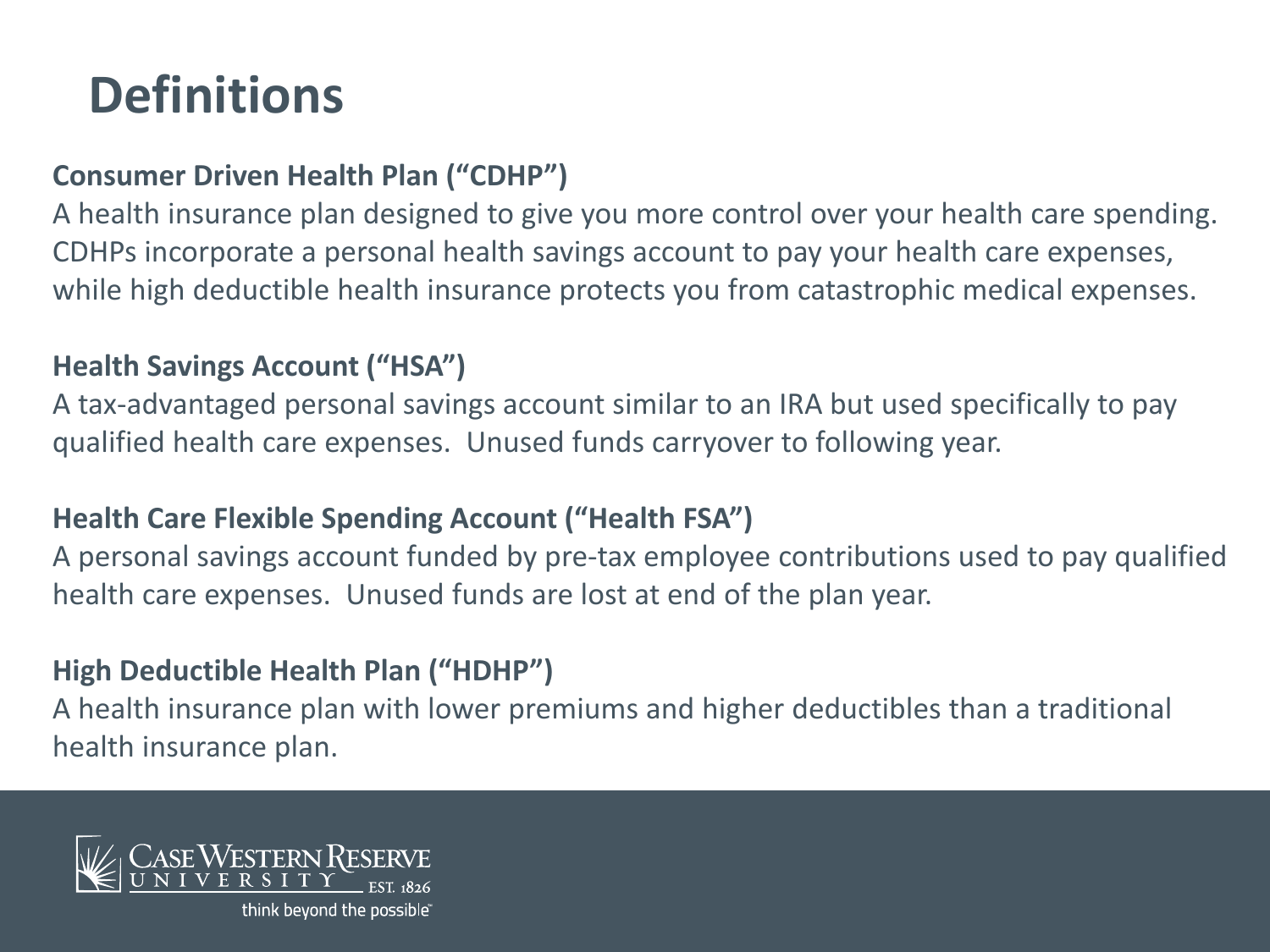## **HSA vs. Health FSA**

| <b>Account Feature</b>            | <b>HSA</b>                                                        | <b>Health FSA</b>                                                |
|-----------------------------------|-------------------------------------------------------------------|------------------------------------------------------------------|
| Pre-tax employee<br>contributions | Yes, if you meet IRS eligibility<br>requirements                  | Yes                                                              |
| <b>Carryover of unused funds</b>  | Yes                                                               | <b>No</b>                                                        |
| <b>Cash-out of unused funds</b>   | Yes, subject to 20% tax penalty $+$<br>regular income tax         | <b>No</b>                                                        |
| <b>Availability of funds</b>      | Current account balance is<br>available on any given day          | Annual contribution election is<br>available before it is funded |
| <b>Investment earnings</b>        | <b>Yes</b>                                                        | <b>No</b>                                                        |
| <b>2022 contribution limits</b>   | Single: \$3,650<br>Family: \$7,300<br>Age 55+: additional \$1,000 | \$2,850                                                          |
| <b>Portability</b>                | Account is yours; funds are<br>accessible even after termination  | Participation ends upon<br>termination                           |

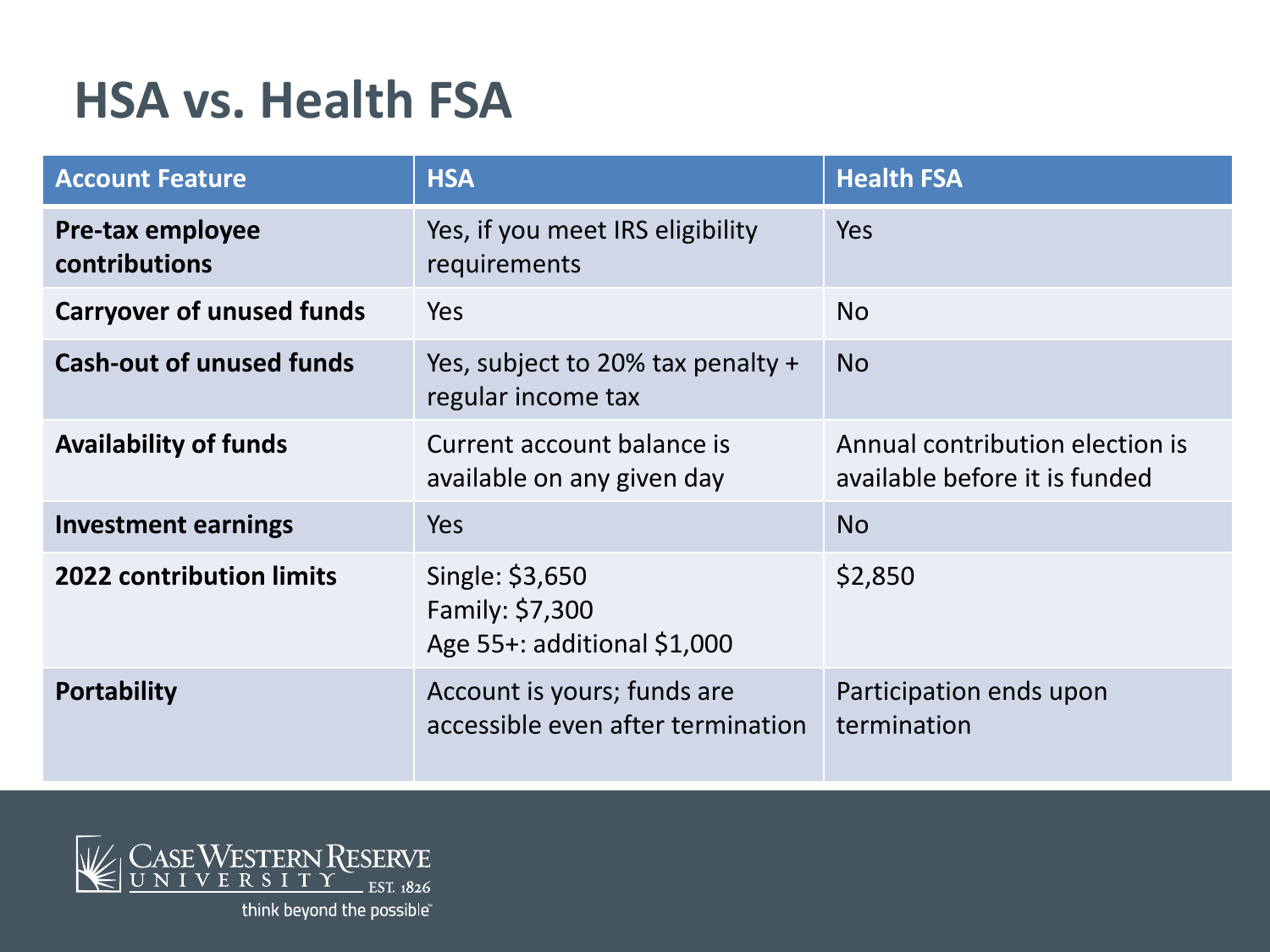# **Making HSA Contributions**

**IRS says you are eligible to make HSA contributions** *if you***:** 

- **1. Are covered by a Qualified HDHP**
- **2. Have no other health insurance coverage**
	- *Permitted exceptions = dental, vision, long term care, disability, another qualified HDHP*
	- Health FSA coverage during the grace period could make you ineligible until April 1
	- *Spouse's Health FSA could make you ineligible!*
	- Adult dependent's other coverage could make you ineligible
- **3. Are not enrolled in Medicare**
	- "Enrolled in Medicare" includes Part A, Part B and/or Part D

#### *AND*

**4. Cannot be claimed as a dependent on someone else's tax return**

*\*Consult a tax professional for questions about your eligibility to make HSA contributions\**

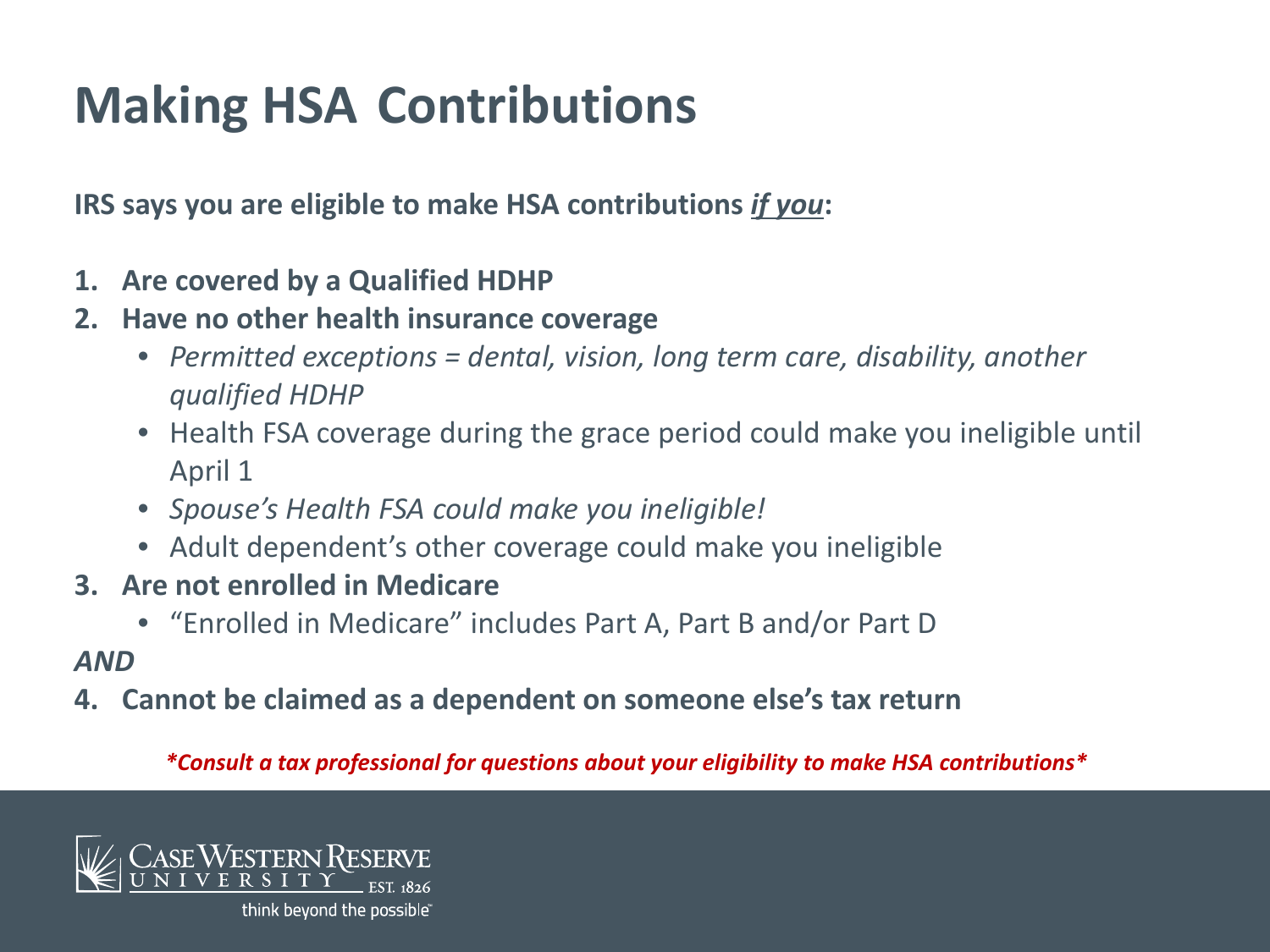# **Using Your HSA Funds**

### **Tax-free distributions for qualified health care expenses, including**

- •HDHP deductibles
- •HDHP co-insurance
- Prescription drugs, including *prescribed* OTC medications
- Certain insurance premiums COBRA, Medicare, long term care
- *See IRS Publications 502 & 969 for more details*

### **Expenses incurred before you establish your HSA** *do not qualify*

• State law determines when the HSA is established

### **HSA distributions for non-qualified expenses** *are taxable*



think beyond the possible<sup>®</sup>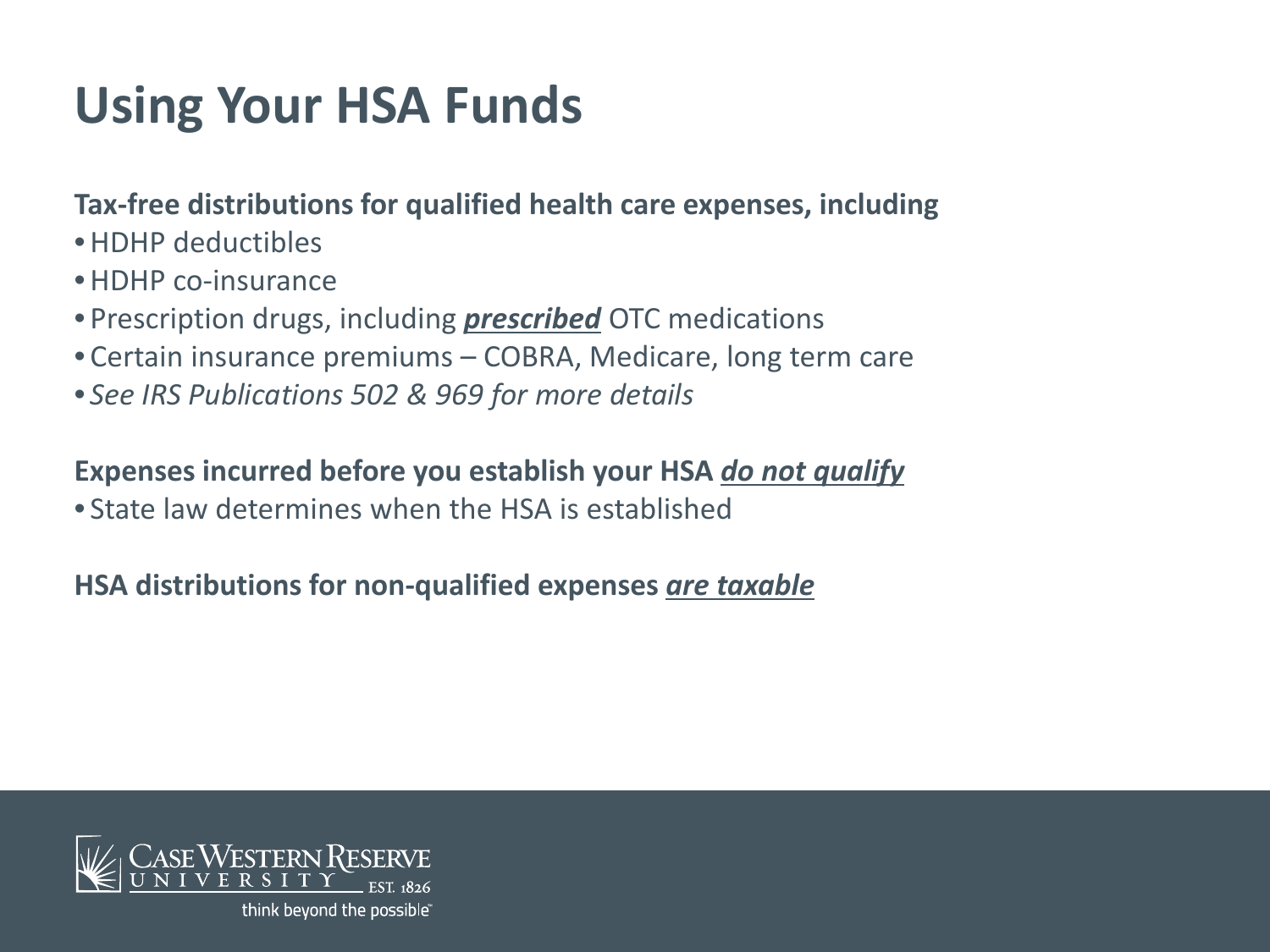## **How the HDHP Works – In Network**